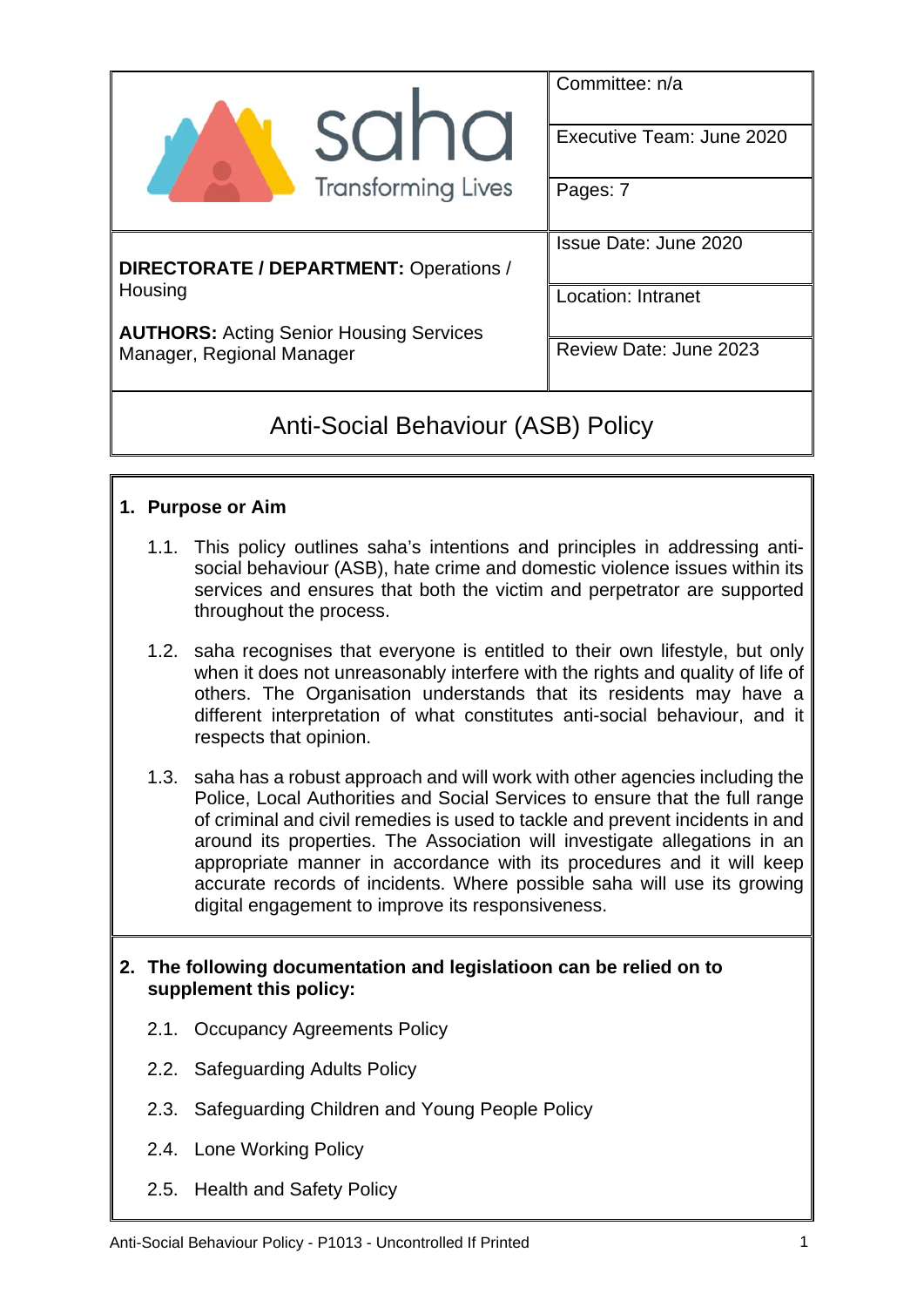- 2.6. Customer Feedback & Complaints Policy
- 2.7. Data Protection Policy
- 2.8. Equality, Diversity and Inclusion Policy
- 2.9. Anti-Social Behaviour Crime and Policing Act 2014
- 2.10. Protection of Harassment Act 1997
- 2.11. Protection of Eviction Act 1997

## **3. Introduction**

- 3.1 This policy outlines saha's commitment to protecting its residents at risk of abuse or neglect and addressing ASB, hate crime and domestic violence issues within its general needs, supported and agency managed services. saha recognises that it has a moral obligation and legal duty of care to children, young people and adults at risk of abuse or neglect across all of its services and will work with them, their families, carers and support networks to manage this.
- 3.2 saha's purpose is to provide affordable, high-quality social housing and support for some of the most vulnerable people in society without discrimination. To achieve this, saha needs to ensure that it manages and enforces the occupancy agreements made between itself and its residents with care. All cases of ASB will be investigated thoroughly, effectively, consistently and with compassion and fairness, and appropriate action will be taken when the conditions of the occupancy agreement have been breached.
- 3.4 saha will ensure that this policy is applied fairly and consistently and it will not directly or indirectly discriminate against any person or group of people because of their race, religion or belief, sex, disability, age, sexual orientation, transgender identity, marital and civil partnership status, pregnancy and maternity or any other grounds set out in its Equality, Diversity and Inclusion Policy.
- 3.5 saha is committed to complying with its data protection obligations, and to being concise, clear and transparent about how it obtains and uses personal information.

## **4. Scope**

4.1 This policy details saha's commitment to the welfare and safeguarding of its residents and those people it comes into contact with, and how it works closely with the resident, their family and other agencies as appropriate to respond to anti-social behaviour.

## **5. Objectives**

5.1. The objectives of this policy are to: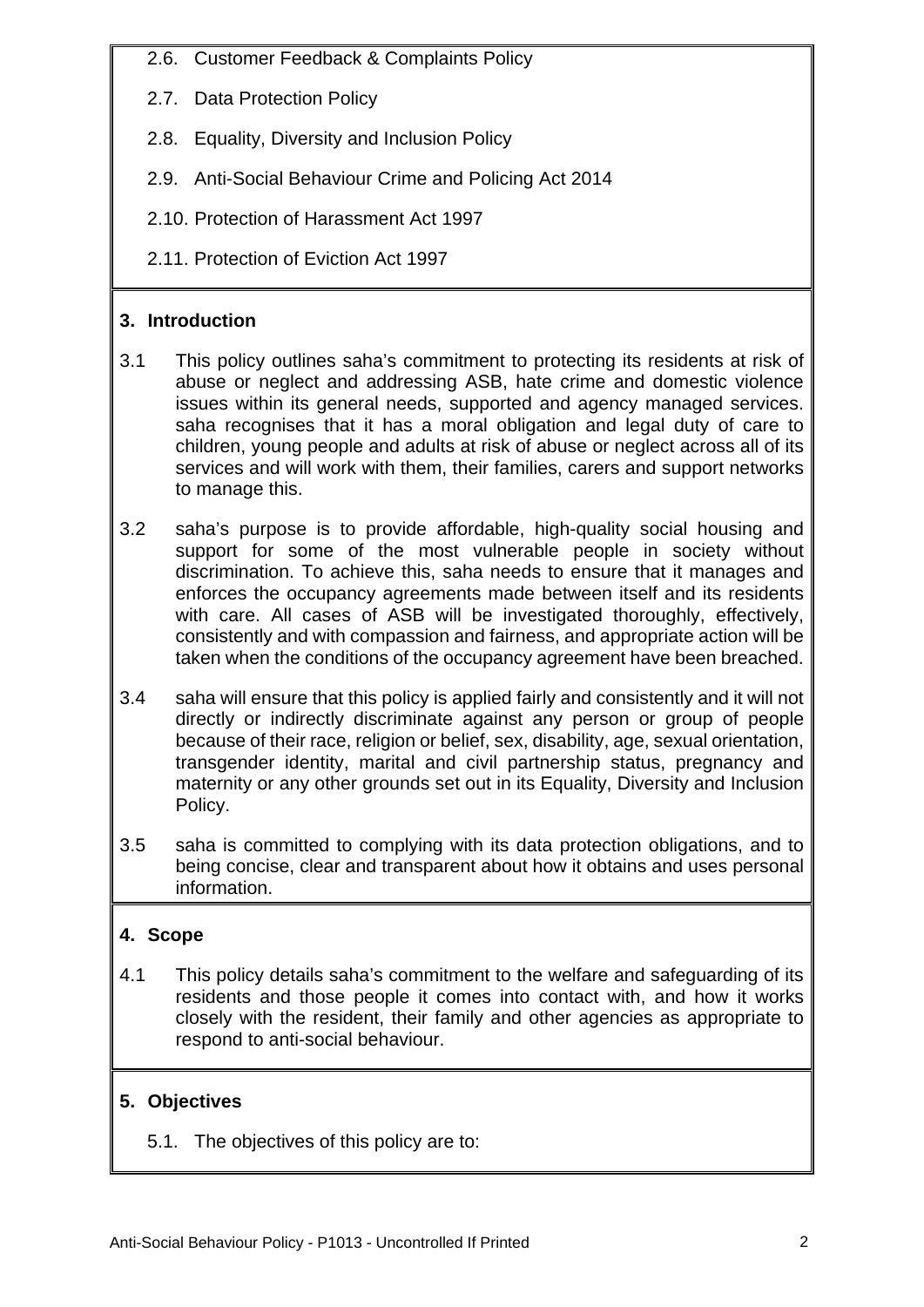- $\triangleright$  Explain saha's strategic approach and convey its commitment to providing safe and secure homes and neighbourhoods
- $\triangleright$  Demonstrate saha's commitment and determination to tackling ASB, hate crime and domestic abuse issues effectively
- $\triangleright$  Outline saha's support for victims
- $\triangleright$  Highlight saha's commitment to partnership working to maximise its effectiveness
- $\triangleright$  Sustain tenancies where possible across all housing streams
- $\triangleright$  Comply with all relevant legislative obligations

## **6. Definitions**

- 6.1. According to the Chartered Institute of Housing, ASB is: "Behaviour that unreasonably interferes with other people's rights to the use and enjoyment of their home, community and environment".
- 6.2. saha's customers describe ASB as fights and arguments in the street, dog fouling or excessive barking, overgrown and untidy gardens, dumped rubbish, lack of care for homes, theft and other crimes, drug and alcohol abuse and drug dealing, graffiti, abusive or threatening behaviour and language, loud or frequent noise disturbance and bad or thoughtless parking. This is not an exhaustive list.
- 6.3. There are a number of different definitions of domestic violence. In Women's Aid's view, domestic violence is physical, psychological, sexual, emotional or financial violence that takes place within an intimate or familytype relationship and forms a pattern of coercive and controlling behaviour. This can include forced marriage and so-called 'honour' crimes. These are sometimes identified as 'DASH' incidents.
- 6.4. Police generally define hate crime as crimes that are targeted at a person because of hostility or prejudice towards that person's disability, race or ethnicity, religion or belief, sexual orientation, transgender identity or alternative subculture. The crime can be committed against a person or property. A victim does not have to be a member of the group at which the hostility is targeted. In fact, anyone could be a victim of a hate crime.

## **7. Policy Statement:**

- 7.1. saha wants to ensure that it addresses local needs, and recognises that this sometimes requires solutions that are arrived at through engagement with local stakeholders. The implementation of saha's policies may, therefore, be varied at a local level but will integrate the intentions and principles within this policy.
- 7.2. When opportunities arise, saha will endeavour to work proactively to raise awareness of initiatives within communities that contribute towards improved community cohesion and minimise incidents.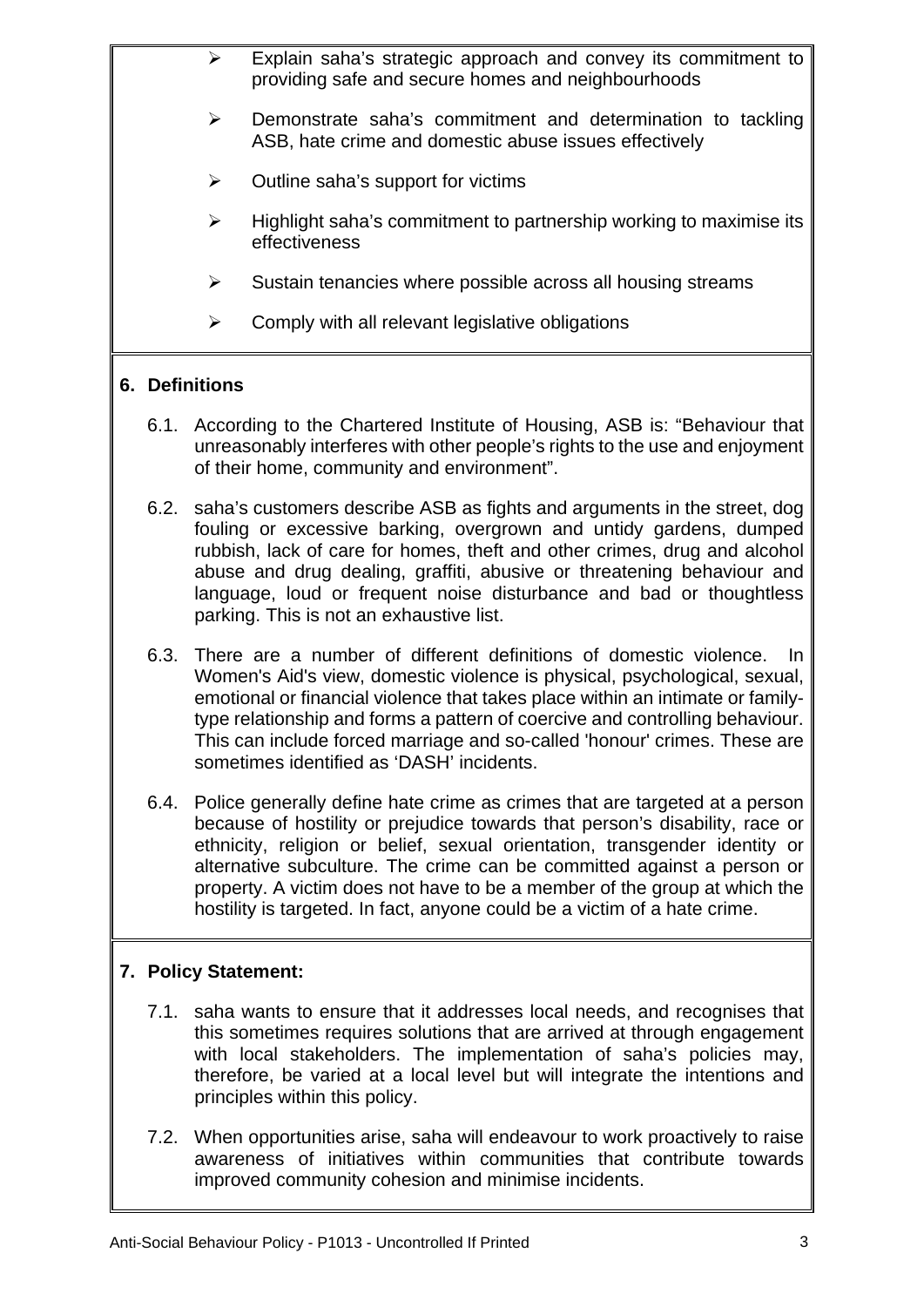- 7.3. saha will deal sensitively and confidentially with all parties. Interviews and conversations about personal and sensitive matters will be carried out in private. The Association will treat all reports of ASB confidentially in line with its policies and provide updates on the progression of cases. When a case is considered closed, saha will seek feedback from the parties involved.
- 7.4. The choice of steps to take will depend on the nature and seriousness of the situation but may include a range of voluntary undertakings, tenancy enforcement and civil action. Action that leads to someone losing their home will be avoided where practically possible.
- 7.5. saha is committed to ensuring staff have the knowledge and confidence to identify and investigate incidents and reports of ASB and therefore will receive training and access to appropriate internal and external resources.
- 7.6. saha recognises that, when experiencing incidents, residents may need additional support whilst the matter is being addressed, and that without the cooperation of its residents, its ability to address issues is seriously hampered; therefore it will seek to ensure that it is accessible and approachable.
- 7.7. saha aims to prevent incidents through communicating its expectations from the application stage. saha's occupancy agreements including excluded and protected licence agreements prohibit activities that are likely to interfere unreasonably with others and it regularly promotes examples of positive community cohesion within communications with residents.
- 7.8. saha will:
	- 7.8.1. Where possible, improve existing developments to reduce the potential for incidents to arise
	- 7.8.2. Design new developments to 'secure by design' standards
	- 7.8.3. Be sensitive when letting its properties within the scope of its allocations policy using starter tenancies where appropriate
- 7.9. saha takes a victim oriented approach. This involves its actions centring on the safety and security of the victim(s) and the agencies working together around them. Working in partnership with relevant agencies, including representation on multi agency panels, saha will better ensure the safety of individuals and both strengthen and broaden the remedies available.
- 7.10. Problematic behaviour may be the result of one or more diverse needs and vulnerabilities. saha will have due regard to its duties under the Equality Act in dealing with perpetrators where incidents may be linked to a disability or other "protected characteristic", as defined by that Act.
- 7.11. ASB can be both integral to, and an indicator of hate, domestic violence and/or abuse and saha will seek to address this through this policy, its Safeguarding policies and its Equality, Diversity and Inclusion Policy. In addition, it will provide staff with additional guidance and resources.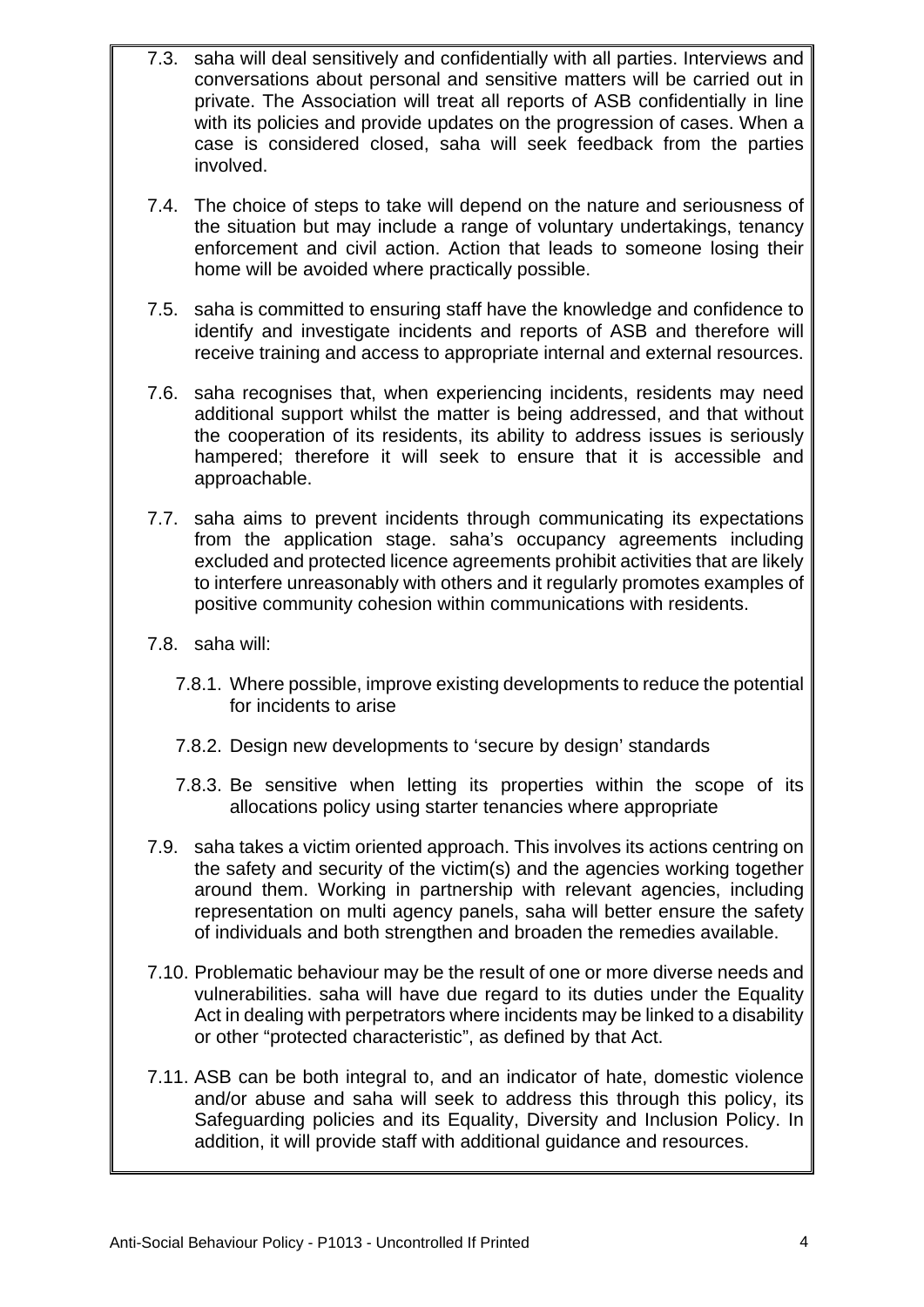- 7.12. Where saha becomes aware of, or suspects hate crime or hate incidents, domestic violence or abuse it will, in conjunction with appropriate stakeholders:
	- $\triangleright$  seek to protect lives
	- $\triangleright$  identify risks using recognised national models
	- $\triangleright$  provide assistance to criminal investigations and prosecutions
	- $\triangleright$  make use of civil laws to provide protection for victims
	- $\triangleright$  facilitate victims to remain in their home wherever practical and desirable
	- $\triangleright$  agree where necessary confidential methods of communication with the Association
- 7.13. If a history of being subject to hate crimes, domestic violence or abuse is disclosed by an applicant or resident, the Association will consider additional security measures over and above those outlined in the lettable standard.
- 7.14. In making judgements about allegations of hate, domestic violence and abuse incidents saha recognises that it is the behaviour and its impact on the recipient, not the intention of the perpetrator that is important.
- 7.15. Hate motivated or offensive graffiti will be removed within 24 hours.

#### **8. Agency Managed Services**

8.1. Where saha engages Managing Agents to provide services on its behalf, it will work to ensure they provide services that are at least comparable to its own and that their approach is in line with its approach, as set out in this policy. Unless secure email/communication is used, saha will provide agency managed services with the Information Sharing Form as a protection within GDPR.

## **9. Monitoring and Reporting**

- 9.1. All cases of anti-social behaviour are recorded and managed through the saha Incident Management Database.
- 9.2. Cases will be recorded and monitored to ascertain if problems have been resolved to the victim's satisfaction.
- 9.3. KPIs are based on the total percentage of cases closed, the percentage of cases closed successfully and the percentage of cases closed without a resolution.

#### **10. Implementation**

10.1. saha will ensure that the implementation of this policy is proactively inclusive across all activities with particular attention towards the protected characteristics as defined in the Equality Act 2010 whilst also being mindful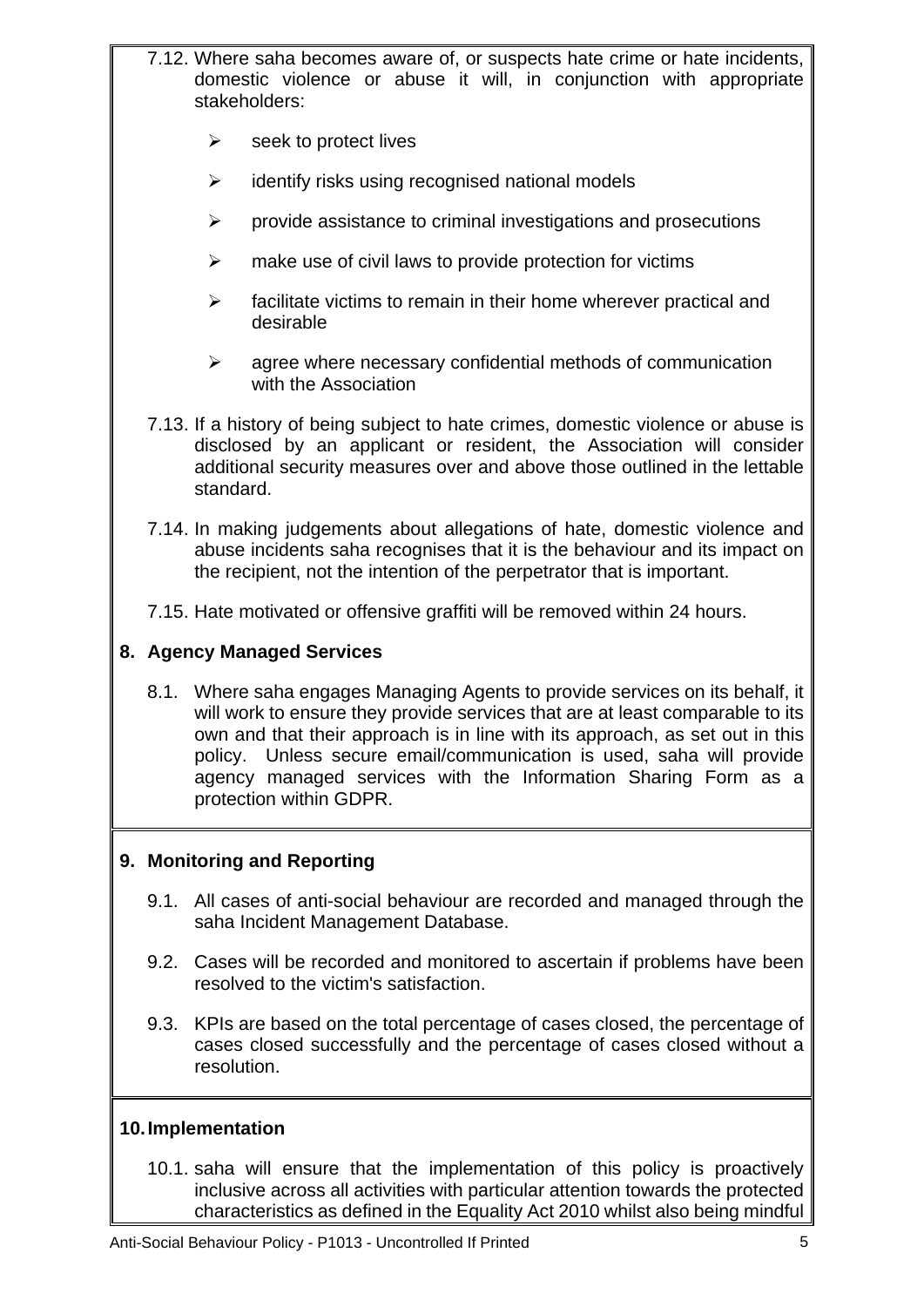towards the inclusivity of other vulnerable and marginalised groups that may be affected.

## **11. Roles and Responsibilities.**

- 11.1 All staff have a responsibility to report and record incidences of ASB. All staff, management, board members, volunteers and contractors of the Association are duty-bound to report any concerns relating to suspected or alleged abuse or neglect immediately to their Line Manager, or other relevant member of staff as soon as practicably possible in line with safeguarding procedures.
- 11.2 Where staff are required to lone work whilst investigating cases of ASB they must take reasonable care of their own safety and not expose themselves to unnecessary risk.
- 11.3 Where the conditions of service delivery or its associated tasks require staff to work alone to investigate reports of ASB, both the individual staff member and their Line Manager have a duty to assess and reduce the risks which lone working presents.

#### **12. Policy Review**

12.1. We will review the operation of this policy in consultation with our residents, staff and relevant stakeholders (where appropriate), in light of current best practice, amending the policy where required.